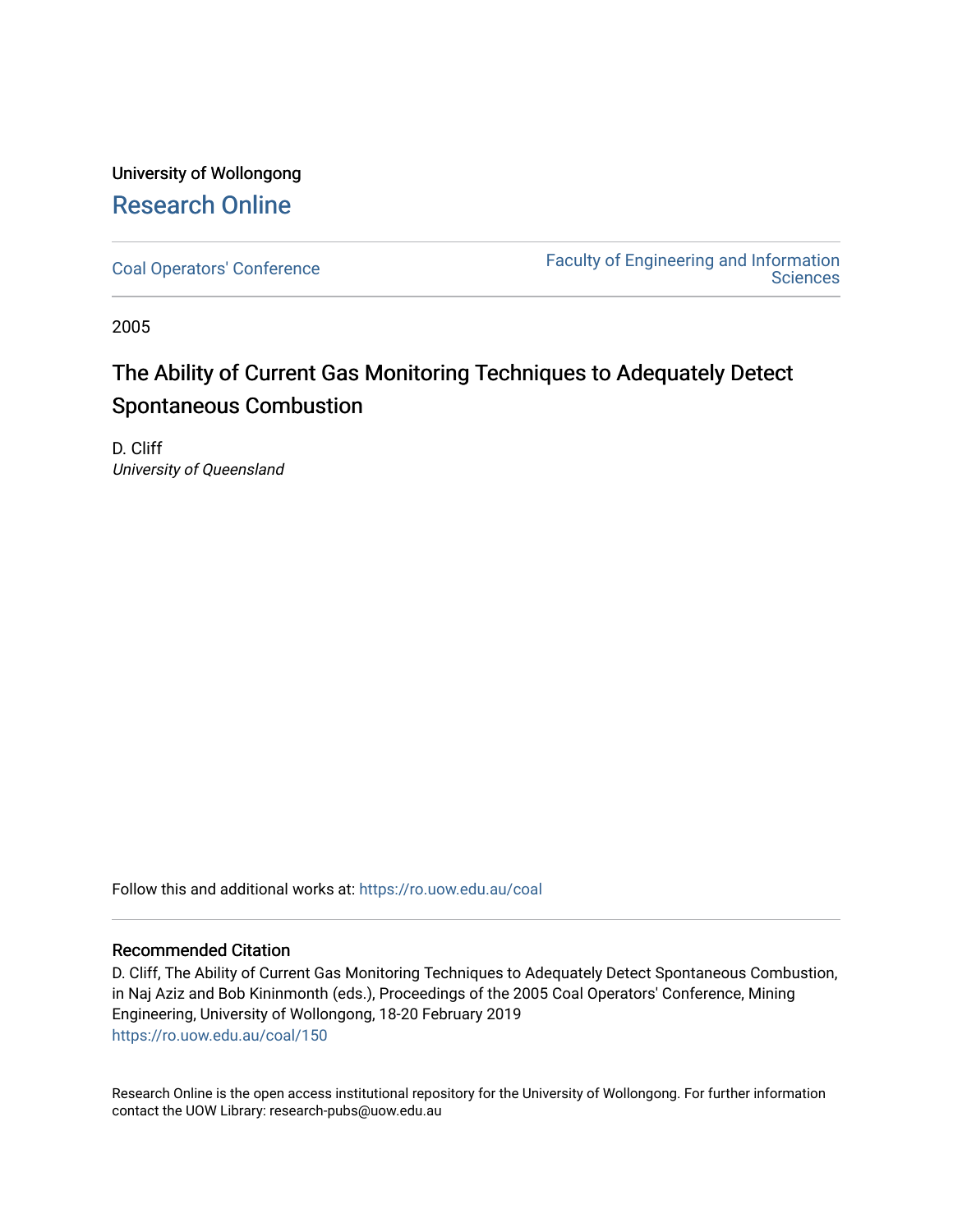# **The Ability of Current Gas Monitoring Techniques to Adequately Detect Spontaneous Combustion**

# **D Cliff<sup>1</sup>**

#### **ABSTRACT**

This paper investigates the adequacy of current gas monitoring techniques to adequately detect spontaneous combustion in underground coalmines. Despite being in the 21st century spontaneous combustion continues to occur in underground coalmines sometimes being detected only at a very advanced stage. Control of the incident is often then very expensive and time consuming.

The adequacy needs to be assessed not only from the point of view of the analysis technique be it tube bundle, gas chromatograph or real time sensor but also the number, location and sampling frequency of the monitoring locations.

Recommendations are made to optimise monitoring processes and recognise limitations of current techniques.

### **INTRODUCTION**

There are three key questions that need to be addressed when designing a mine environment monitoring system:

- What are you trying to monitor?
- Where are you going to monitor? and
- How are you going to monitor?

Determining the answer to the first question will define the boundary conditions for defining the answers to the second and third questions.

#### **WHAT TO MONITOR?**

The focus of this paper is monitoring for the detection of spontaneous combustion, however mines are required to monitor for a range of situations including, safe working conditions for the workers, outburst prevention, equipment fires and statutory monitoring requirements, eg ERZ in Queensland.

Classically monitoring for the detection of spontaneous combustion has focussed on gas monitoring and exceeding of predetermined maximum allowable values for gas concentrations (eg carbon monoxide) or derived indicators such as Graham's ratio. Most of these indicators have been derived based upon either laboratory testing or events in underground coalmines that occurred many years ago. Often the conditions in these mines bore no similarity to modern underground coalmines. Historically for example, spontaneous combustion events would often occur in the pillars of roadways and were detected by smell or a rise in CO make. Now the majority of incidents occur in the goaf some distance behind the longwall where there is no externally defined ventilation circuit. Thus it is unreasonable to expect that textbook definitions of indicators can be routinely applied without significant modification and testing for relevance.

Events in the recent past such as at Southland, North Goonyella and Dartbrook indicate that this detection process is less than perfect. This is due to the size of the area to be monitored and the inability to sample within goafs. The lack of defined airflows also hampers early detection. Indeed due to the difficulties of monitoring for the presence of heatings in the goafs of modern longwall mines there needs to be a shift from detection of a heating to detection to prevent a heating.

In each of these cases a heating developed in the goaf of a longwall panel some distance behind the face. The heating was detected when gas samples were taken through a seal into the goaf that revealed abnormal CO and H<sub>2</sub> concentrations. Initially there was little indication of the location of the actual heating.

In two of the cases the application of inert gas into the goaf controlled the heating. Unfortunately in the third case the heating developed so rapidly that it became a raging fire and sealing at the surface was the only option, after inertisation was tried.

The gestation period of the heating in each case is unknown except that a maximum value can be established from the time the goaf was established. In two cases there was no indication of a worsening situation, in part due to the absence of regular gas monitoring through the seals. Local conditions, such as water blocking access to the seal prevented sampling in one case.

In one case it was only after sampling from a line of seals that it was determined that the heating was remote to the original detection point, indeed on the opposite side of the goaf, fed by air from the face. The treatment of the heating was protracted and it is likely that several lesser intensity oxidation occurrences initiated subsequent to the original heating.

For another case after sampling along the gate road into the goaf at various seal locations, the seat of the heating was determined to be close to a particular gate-road seal, and a surface borehole was able to intersect the heating allowing the application of inert gas directly onto it.

In the third case there is still today no definite evidence to locate the source of the heating. In each case however there is no way of knowing the genesis of the heatings in terms of what caused that particular area of goaf coal to abnormally oxidise and not the millions of tonnes of other coal in the goaf all around it. Circumstances at that point must just have been right for it to propagate. The initiation of the event in each case probably occurred months beforehand and the oxidation stewed away until conditions favoured acceleration. In two of the cases this was caused by sudden influx of additional air due to seal failures. In the third case it was probably simply a case of the longwall had been stationary for a number of weeks and air was able to continually flow to the heating site, under conditions that favoured abnormal oxidation.

Spontaneous combustion is a complex process and the chemistry of the process is still not well characterised. Laboratory experiments at SIMTARS (see for example Cliff *et al*, 2000) and UQ (Beamish, Barakat and St George, 2001) clearly show the complexity involved when coal reacts with air. Figure 1 depicts a 'typical' bituminous coal molecule. Coal is of course not a simple molecule rather it is a complex mixture of a range of large organic molecules containing carbon, oxygen, hydrogen, nitrogen and sulfur. Add to this impurities such as carbonates, pyrites and salts, stir in seam gases (methane and/or carbon dioxide) and water and you get coal as we know it. Some parts of the coal are far more reactive than others.

For example when methane is oxidised to carbon dioxide it goes through a series of intermediate compounds – methanol to formaldehyde to formic acid to carbon dioxide.

#### $CH<sub>4</sub> - CH<sub>3</sub>OH - HCHO - HCOOH - CO<sub>2</sub>$

The hardest step to achieve is the first step; methane is very unreactive and needs a lot of help (energy and catalysis) to begin

<sup>1.</sup> MAusIMM, Minerals Industry Safety and Health Centre, Sustainable Minerals Institute, The University of Queensland, Brisbane Qld 4072.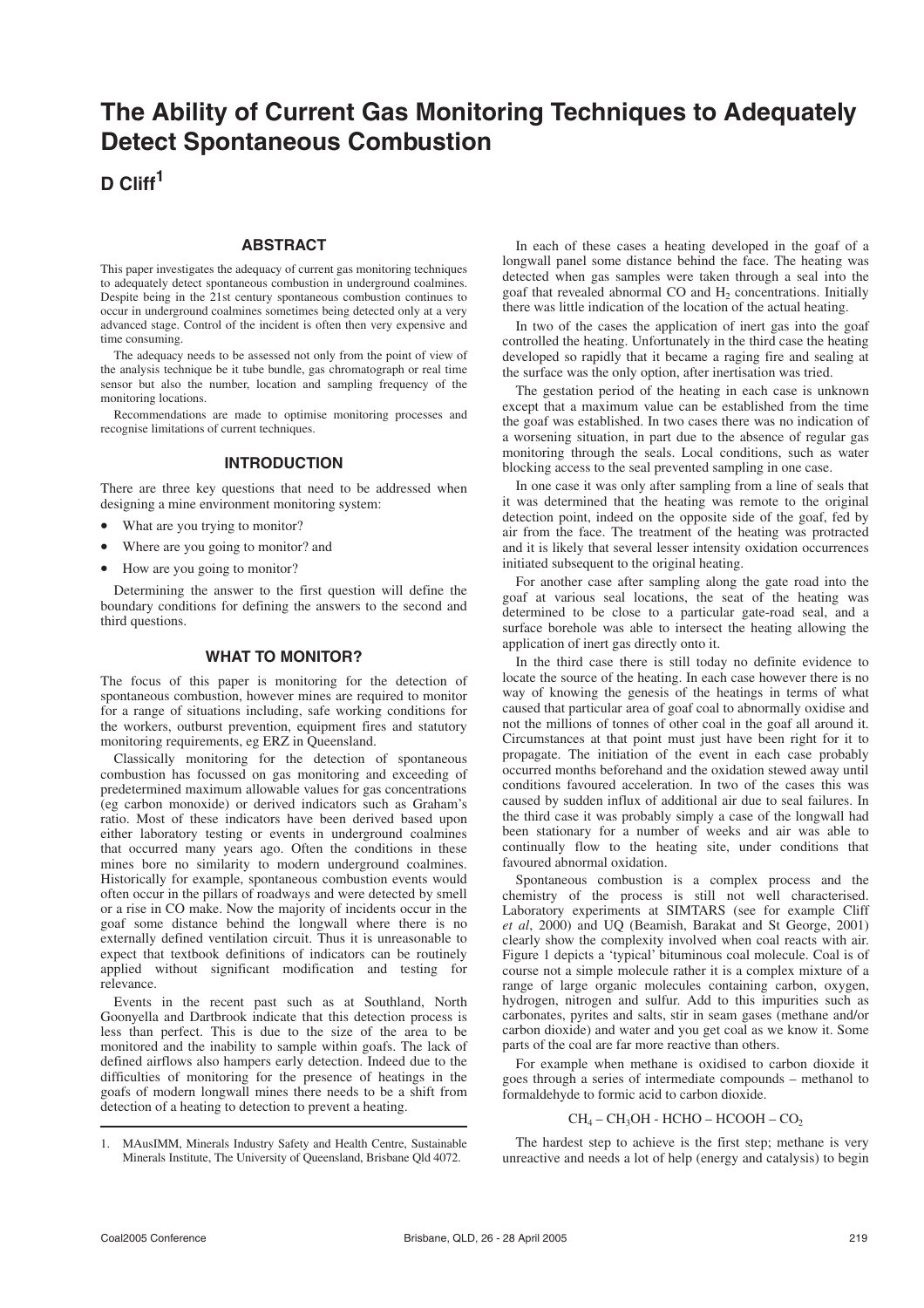

FIG 1 - Example of molecular structure of coal (Shinn, 1984).

the process. The further to the right the process proceeds the easier it becomes. Thus acid functional groups are very reactive and alkyl functional groups are not. In Figure 1, the bits around the molecule labelled  $-$  CHx are thus unreactive whereas those containing oxygen are more reactive. Not surprisingly low rank coals contain more of the oxygenated species than high rank coals and hence have a higher inherent reactivity.

Of course being a mixture of many chemical components it means that the oxidation chemistry is also complex. Figure 2 below indicates a simplified model of the oxidation process. Even in this model each reaction step has its own temperature dependence as well as individual dependence on the concentration of the reactants. Coal reacts as a solid and thus the effective surface area available for reaction is an important factor. If oxygen cannot get into the coal to reach the reactive components of the coal then reaction cannot occur. In other words the presence of water and seam gas within the pores of the coal reduces the effective surface area of the coal available to react and hence the potential for the coal to heat up and proceed to spontaneous combustion is also reduced.

Similarly if the most reactive components of the coal macromolecule have already reacted, then the rate of oxidation is substantially reduced, ie if a coal has been exposed to air for a long time, the reactive components will have reacted and the heat will have dissipated to the atmosphere, the residual 'weathered' coal will be unreactive. A more detailed description of the chemistry of coal oxidation can be found in Cliff and Bofinger (1998).

Figure 3 illustrates two tests carried out on Dartbrook coal samples in the large-scale (16 tonne) reactor at SIMTARS (Cliff *et al*, 2000). It can clearly be seen that the coal apparently lies dormant for many days and then suddenly the oxidation process accelerates out of control in a few hours. This translates to negligible gas concentrations and ratios suddenly becoming huge. In the case of the run of mine test, the CO make went from less than 1 L/min to over 100 L/min in less than 24 hours.

This is consistent with the laboratory observation that for every ten degrees increase in reaction temperature there is a doubling in the nett reaction rate and thus gas evolution rate. The dormant period appears to align with the dehydration of the coal and thus the energy being generated by the oxidation process is being absorbed by the energy requirements to volatilise the water out of the coal. Once this process is complete then the energy is channelled instead into heating the coal.

What this all means is that given the difficulty in detecting an active heating we should focus on preventing a heating from occurring. Monitoring strategies defined by an early response should be triggered by such things as:

- The detection of oxygen in areas of the goaf where it should not be. This does not immediately cause trouble but it will be the catalyst if this condition remains in place for any length of time. Remedial action to reduce the oxygen supply can avert a heating. Such action could include proactive inertisation, tightening of seals and reducing the pressure difference across the face of the longwall.
- The ability of oxygen to pass into areas of particular coal in the goaf for longer than normal, eg if the longwall stops for any length of time or is reduced to slow production rates.
- Pressure differences across seals that are not what is expected – this of course presumes that you know what to expect. Abnormal pressures differences often indicate leaking seals and air ingress into goaf areas.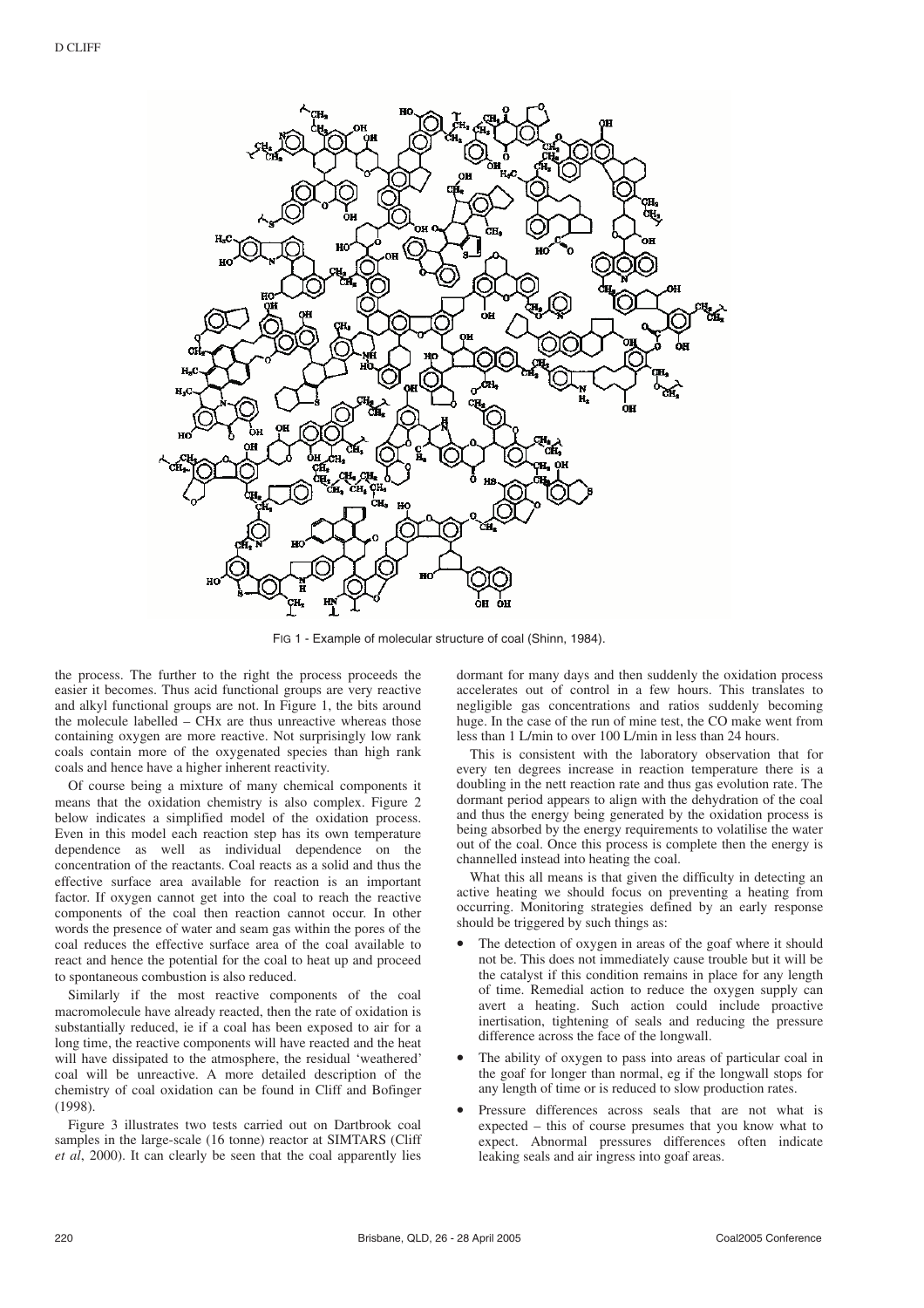$$
Coal-CH2-Coal \xrightarrow{\mathbf{R}^{\bullet}} Coal-CH-Coal+RH
$$
 (1)

$$
Coal-CH-Coal \xrightarrow{O_2} Coal-CH-Coal
$$
 (2)

 $O-O$ 

Coal–CH–Coal

\n
$$
\begin{array}{ccc}\n & \text{RH} & \text{Coal–CH–Coal} + R \\
 & \downarrow & \downarrow & \text{O–OH} \\
\end{array}
$$
\n(3)

\n
$$
\text{Coal}-\text{CH}-\text{Coal} \longrightarrow \text{Coal}-\text{CH}-\text{Coal}+\text{OH}
$$
\n  
\n $\downarrow$ \n  
\n $\downarrow$ \n  
\n $\downarrow$ \n  
\n $\downarrow$ \n  
\n $\downarrow$ \n  
\n $\downarrow$ \n  
\n $\downarrow$ \n  
\n $\downarrow$ \n

$$
Coal-CH-Coal \longrightarrow Coal-CH+Coal
$$
 (5)

$$
Coal-CH+OH \xrightarrow{\qquad \qquad } Coal-C+H_2O \tag{6}
$$

$$
\begin{array}{ccc}\n\text{Coal-C+O}_2 \xrightarrow{\text{+ RH}} \text{Coal-C-OOH} \xrightarrow{\text{+Coal-CHO}} & 2\text{Coal-C-OH} \\
\downarrow{0} & 0 & 0 & (7)\n\end{array}
$$

$$
\begin{array}{c}\n\text{Coal--}^{\bullet} \rightarrow \text{Coal}^{\bullet} + \text{CO} \\
\parallel \\
\bullet\n\end{array} \tag{8}
$$

\n
$$
\text{Coal--C-OH} \xrightarrow{\mathbf{K}} \text{Coal--C-O'} \rightarrow \text{Coal'} + \text{CO}_2
$$
 (9)\n

\n\n $\begin{array}{c}\n \parallel \\
 \text{O} \\
 \end{array}$ \n

\n\n $\begin{array}{c}\n \parallel \\
 \text{O} \\
 \end{array}$ \n

\n\n $\begin{array}{c}\n \parallel \\
 \text{O} \\
 \end{array}$ \n

\n\n $\text{Coal--C-OR}$ \n

\n\n $\begin{array}{c}\n \text{O} \\
 \text{O} \\
 \end{array}$ \n

\n\n $\text{Coal--C-OR}$ \n

\n\n $\begin{array}{c}\n \text{O} \\
 \text{O} \\
 \end{array}$ \n

\n\n $\text{Coal--C-OH} \rightarrow \text{Coal--C-O-C-coal} + \text{OH'}^* \quad \text{O} \\
 \end{array}$ \n

FIG 2 - Coal oxidation reaction scheme (Wells and Smoot, 1991).

ő

ő

 $\overline{6}$ 

- The detection of unusual trends in gas behaviour particularly carbon monoxide. For example, generally as the longwall retreats away from a gate road seal, the oxidation behaviour of the coal goes through a maximum and tails away, due to the reduced availability of oxygen and the weathering of the coal. A peak in CO is typically seen one or two cut throughs behind the face. If a peak is found further back or the smooth trend behaviour from seal to seal is not observed then something unusual is happening.
- Knowing the temperature profile across the face and around the goaf so that abnormal temperatures can be identified early. Temperature is very important as it affects the reaction rates as discussed above.

In the past too much reliance has been placed on small-scale laboratory testing such as R70 determinations, or in gas evolution testing. These have limited application to the real world, as the laboratory conditions bear no resemblance to those conditions found in a longwall goaf. R70 tests for example are carried out on small samples of dried crushed coal, which has been degassed. Often the tests are carried out under conditions where the airflow through the sample is much higher than would be found in the goaf. This means that the balance of reaction mechanisms depicted in Figure 2 above will differ from that in the goaf and hence give different gas evolution behaviour.

Medium and large-scale testing using run of mine coal and more realistic airflows often give very different results. For example the two-metre column work of Beamish *et al* (2002 and 2003), has been able to demonstrate that significant levels of hydrogen can be generated at temperatures much less than 100°C. These results are consistent with an oxidation pathway where coal reacts with air in the presence of water vapour, and internally rearranges itself to generate carbon dioxide and hydrogen. A separate oxidation pathway appears to generate a mixture of carbon monoxide and carbon dioxide.

#### **WHERE TO MONITOR?**

Monitoring needs to be undertaken to ensure that normal behaviour can be characterised and that abnormality can be detected as soon as possible. Too often mines collect inadequate



**Dartbrook Self Heatings**

 $(10)$ 

FIG 3 - Temperature time plots for large-scale oxidation tests (Cliff et al, 2000).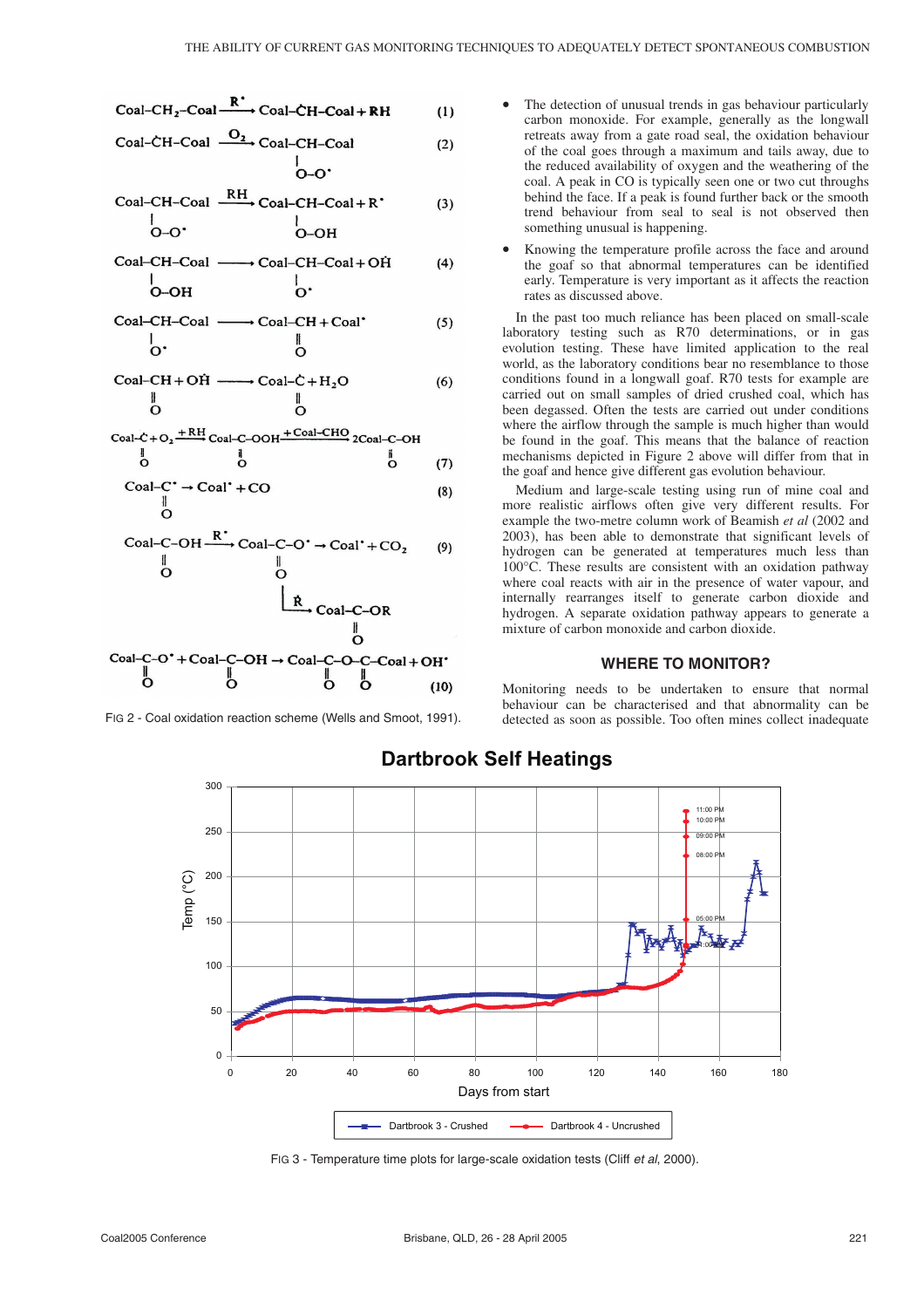amounts of data from far too few monitoring locations. This means that when something abnormal is detected, the situation is often serious and evacuation of the mine is the only option. Typical goaf seal behaviour needs to be determined including:

- pressure differentials across seals and around goafs as a function of distance from the face and other factors such as the change in the pressure difference across the face;
- gas evolution and derived indicators as a function of distance from the face, this is especially important where factors such as goaf drainage and or back bye ventilation is used to reduce seam gas impacts on the face; and
- longwall return concentrations and derived indicators such as CO make as a function of operating parameters including size of goaf, rate of retreat, etc.

Monitoring is a multi-tier process. Initially characterisation of normal goaf and return roadway behaviour will be an intensive campaign until sufficient data has been gathered to give the mine confidence that it knows what to expect. Once this initial characterisation is complete then the monitoring can be tailored to check that the expected behaviour is occurring.

#### **HOW TO MONITOR?**

Frequency and complexity of sampling will depend on what is being monitored. Continuous monitoring of panel returns is required by regulation. Seal sampling can be undertaken by a mix of tube bundle sampling with analysis by a bank of infrared analysers for CO,  $CO_2$  and  $CH_4$ , paramagnetic for  $O_2$ , and bag samples with analysis by gas chromatograph for the seals immediately inbye the face and perhaps just bag samples taken on a regular basis for those seals toward the rear of the panel or if there is spare tube bundle capacity, these tubes could be sampled less frequently than the more important (more likely to change) tubes. It may not be necessary to sample every seal if there is no indication of abnormality in terms of pressure differentials or oxygen presence. Gas chromatography gives the opportunity to directly analyse for the presence of hydrogen and higher hydrocarbons as well as check the accuracy of the tube bundle system. The older the coal the harder in general it is to resuscitate it for abnormal oxidation.

### **DETECTION**

Much has been written about the use of indicators for detecting spontaneous combustion. There is only one real law for spontaneous combustion monitoring – *there is no universal indicator*.

There are many indicators that have been used to detect spontaneous combustion including:

- Carbon monoxide concentration. This is very unreliable in isolation as CO is produced at all temperatures by coal oxidation and extensive oxidation over a long time may well produce the same concentration as a small much more intensive oxidation event.
- Hydrogen concentration. This is also unreliable in isolation as the work of Beamish *et al* (2003) and Nehemia, Davidi and Cohen (1999) have demonstrated.
- Ethane. Ethane is most commonly present as a minor seam gas typically between 1/100 and 1/1000 of the methane present. *Do not use it as an indicator of spontaneous combustion.*
- Ethylene concentration. At high temperatures  $(> 200^{\circ}C)$  the coal will pyrolyse and produce a raft of unsaturated and saturated hydrocarbons. The presence of significant concentrations of ethylene ( >10 ppm) is a reliable indication that abnormal oxidation has occurred. Typically by the time this occurs the CO and hydrogen concentrations are orders of magnitude higher than this and rising.
- CO make. This is only valid in roadways with defined, known ventilation. Absolute numbers only have meaning when they are calibrated against the actual mine performance and operating conditions (see above). Real time air velocity/air quantity sensors are readily available and allow for real time monitoring of the ventilation flows as well as determining makes.
- Graham's ratio. This ratio can be a useful indicator of advanced oxidation however it is possible that effects of a small intense heating will be hidden in the effects of a large-scale low-level oxidation. This will cause Graham's ratio to underestimate the intensity of any oxidation process. It is thus important to set triggers based on normal behaviour at the mine rather than textbook values.
- CO/CO<sub>2</sub> ratio. This ratio suffers from the same problems as Graham's ratio and also interference from any  $CO<sub>2</sub>$  that is present in the seam gas.

There are many other indicators that have been suggested but none of them offer anything significant to the above, as they suffer from the same problems (Cliff, Hester and Bofinger, 1999) and may only serve to confuse the diagnosis. Some indicators such as  $CH_4$  to  $CO_2$  can be used to help identify anomalies and locate leaking seals or abnormal ventilation circuits in goafs.

Care needs to be taken when using inertisation techniques as they upset the parameters on which a number of computer programs calculate ratios as they use preset factors for such things as the ratio of oxygen to nitrogen in inlet air. This in turn will invalidate oxygen deficiency calculations and distort Graham's ratio, artificially reducing it. Equally importantly introducing additional flows into goafs can cause existing flow paths to alter and direct different gas atmospheres to monitoring locations with consequent effects on the interpretation.

Trigger action response plans (TARPS) for spontaneous combustion should be established to initiate when something abnormal is detected, hopefully indicating a precursor to advanced oxidation rather than actual advanced oxidation. This allows preventive action to be initiated without impacting on the production of the mine. TARPS should not simply be for evacuation or major concern, they should initially be advisory and necessitate action by perhaps just the ventilation officer and his support crew. The response to a trigger should be appropriate to the risk the trigger reflects. Why evacuate the mine when CO exceeds 100 ppm in the goaf? Is there a flammable atmosphere there? What is the source of the CO – is it extensive oxidation or intensive? These are questions that would modify the response to the trigger. In this modern era there is no need to use simple triggers relying on the measurement of one gas. Mine environment monitoring systems are capable of providing a lot of information and it should be utilised to assist in the decision making process.

#### **CONCLUSION**

In summary, prevention is better than cure, especially where there is no guarantee that a heating can be detected at a stage early enough to control it quickly and easily.

Comprehensive monitoring systems need to be established to establish normal mine environment behaviour and understand the factors that can affect gas concentrations in all areas of the mine, including monitoring pressure differences around the mine, air flows and temperatures. Proper maintenance and personnel skilled in understanding mine monitoring systems and interpretation of mine atmospheres must support these systems.

### **REFERENCES**

Beamish, B B, Barakat, M A and St George, J D, 2001. Spontaneous combustion propensity of New Zealand coals under adiabatic conditions, *International Journal of Coal Geology*, 45:217-234.